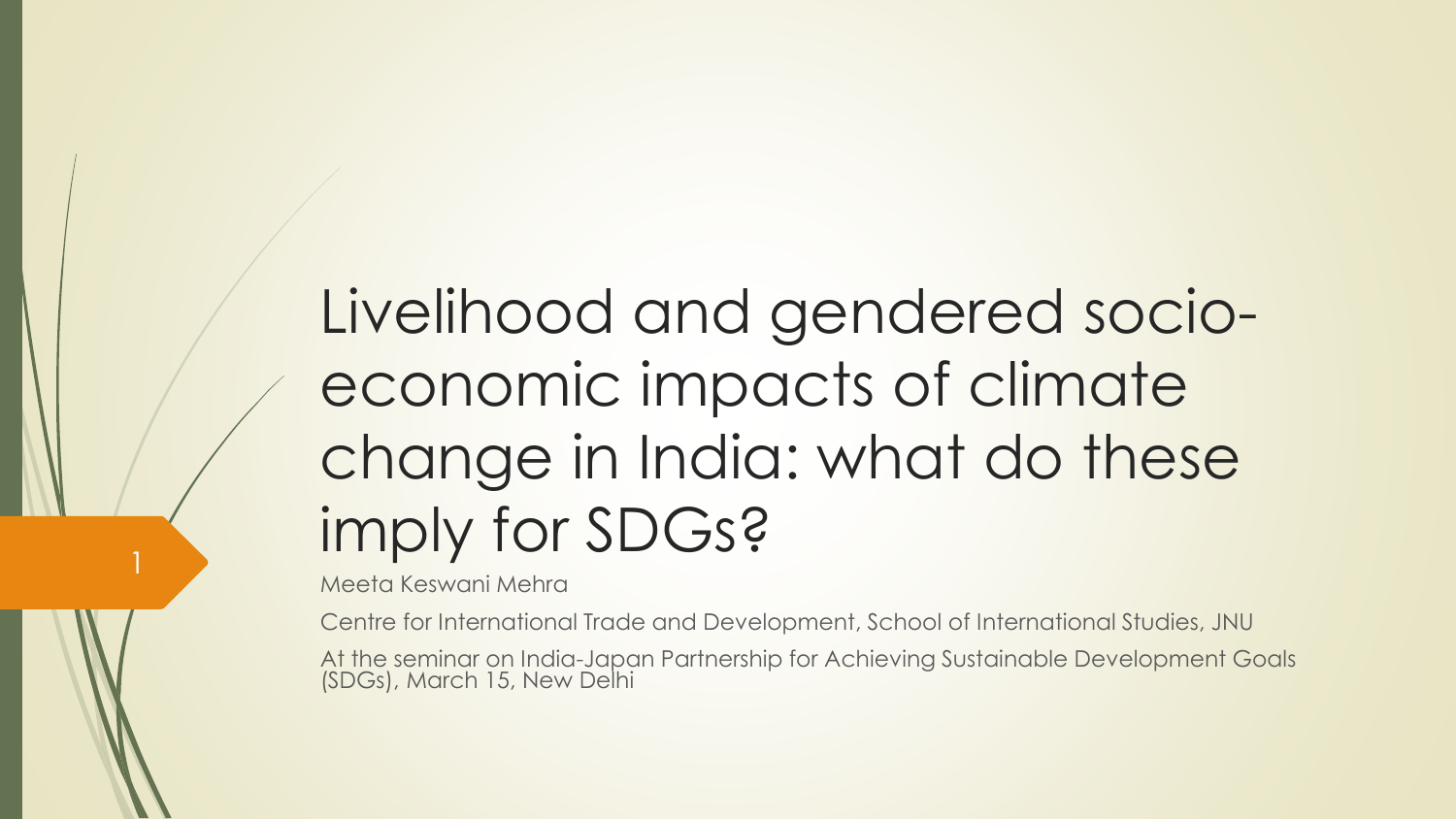### Sustainable Development Goals (SDGs) and Climate Change

 By making sustainable development a cornerstone of SDGs, countries across the world have recognized fundamental **relationship between human development and climate change**.

- Goal 13 of SDGs recognizes need for "urgent action" to "combat climate change and its impacts" -- thrust on both climate change mitigation and adaptation measures. Encompasses three specific aspects:
	- **13.1, strengthening resilience and adaptation** to climate related hazards and natural disasters
	- **13.2 mainstreaming** of climate change measures into national policies, strategies, and plan, and
	- 13.3, enhancing **education, awareness and institutional capacity** on climate change mitigation, adaptation, impact reduction, and early warning.
	- 13.b raising capacity for climate change-related **planning** and **management in LDCs**, including focusing **on women, youth and local and marginalized communities**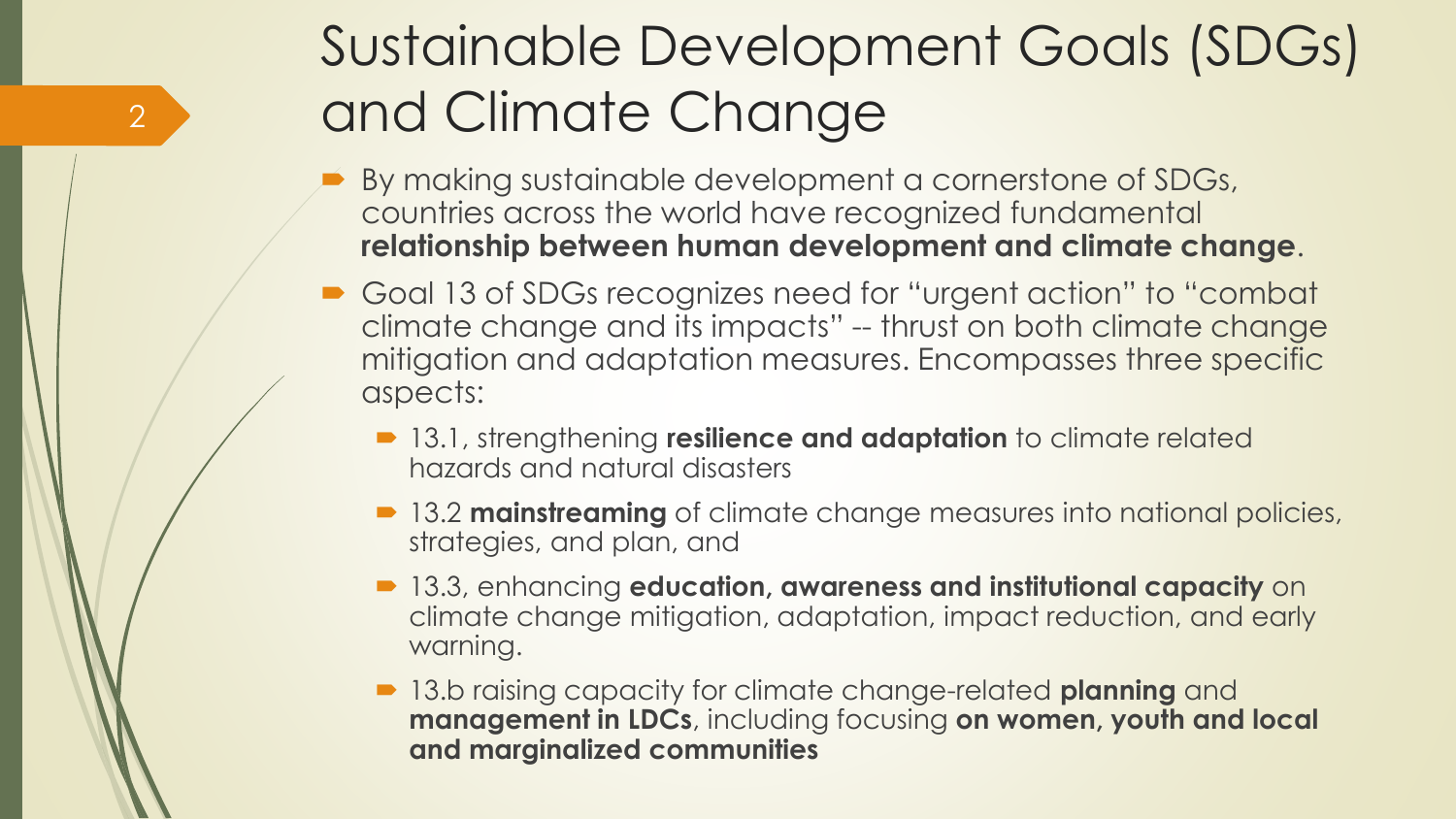## Goal 13 of SDG and India

- **Currently, India is world's fourth largest energy consumer** and world's **third** largest carbon emitter
	- Notably, 2005 is base year for India's Paris pledges and 2013 is most recent year for which reliable data for key economic sectors' contribution to  $CO<sub>2</sub>e$  exist
- Between 2005-2013, India emitted 20.54 billion tons of  $CO<sub>2</sub>e$ , with annual emissions growth of 5.57 per cent. Emissions per capita grew by 4.07 percent annually.
- $\blacksquare$  In the year 2013, India emitted 2.8 gigatons  $CO<sub>2</sub>e **less**$ **than** U.S. (6.2 gigatons  $CO<sub>2</sub>e$ ) or China (11 gigatons  $CO<sub>2</sub>el.$
- **Per capita emissions** also track well behind these nations.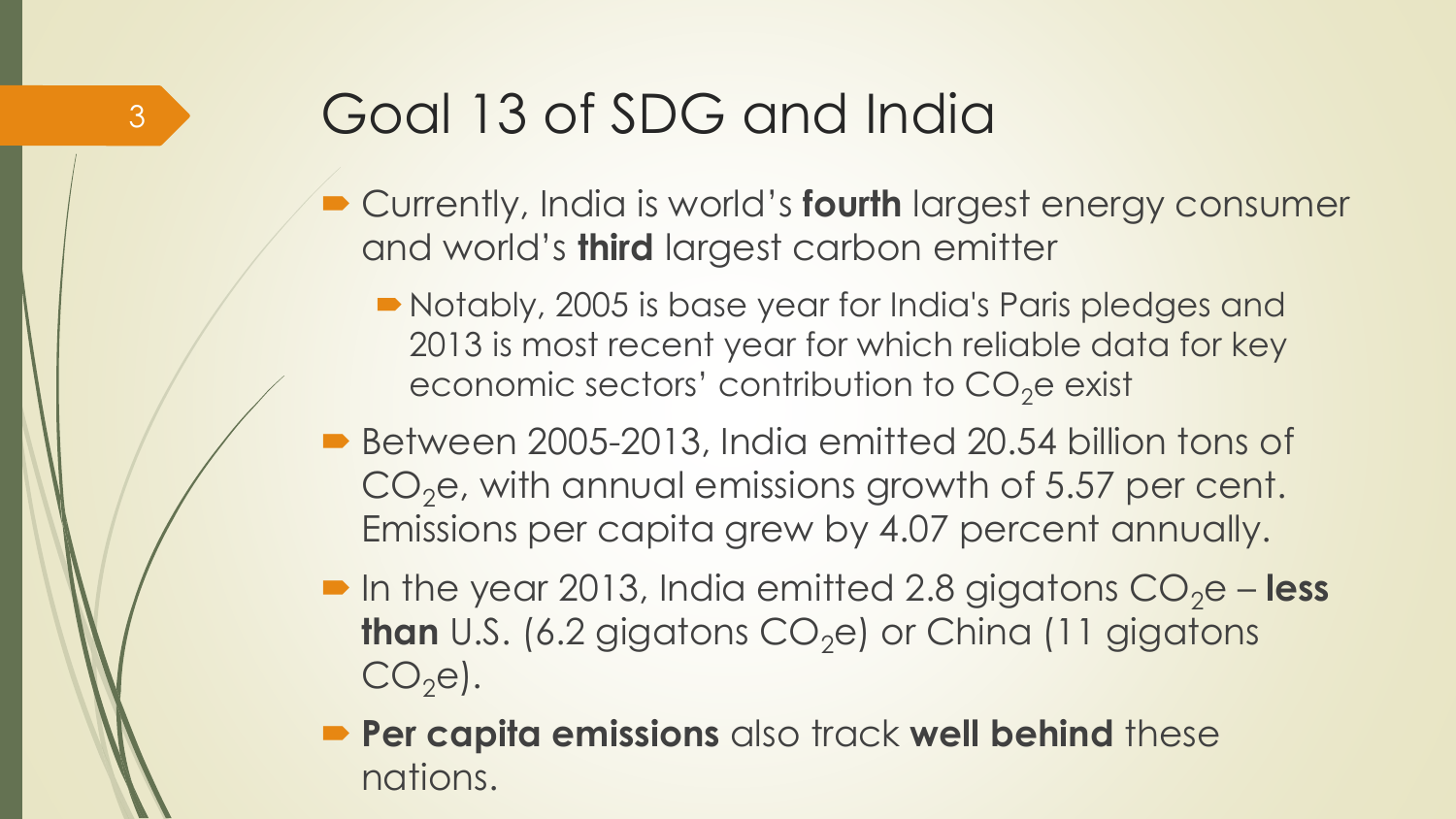#### Global fossil fuel emissions (Jackson et al, 2018)

- Annual growth rates calculated over 2012-17 (BP, 2018)
- Even as India experienced faster growing  $CO<sub>2</sub>$ emissions, its **aggregate emissions remain much lower** than those of China, US and EU28
- **Energy-related emissions continue to dominate**, with percentage share in national emissions remaining more or less constant (around two-third)
- **Within energy sector, three-fourth comes from electricity generation**
- India's **emissions intensity expected to decline** due to various considerations outlined by the National Electricity Plan,
	- adoption of cleaner technologies,
	- ambitious goal of updating fuel-mix to 40 percent nonfossil modes by 2030 (commensurate with ROW),
	- enhanced resource and energy use efficiency

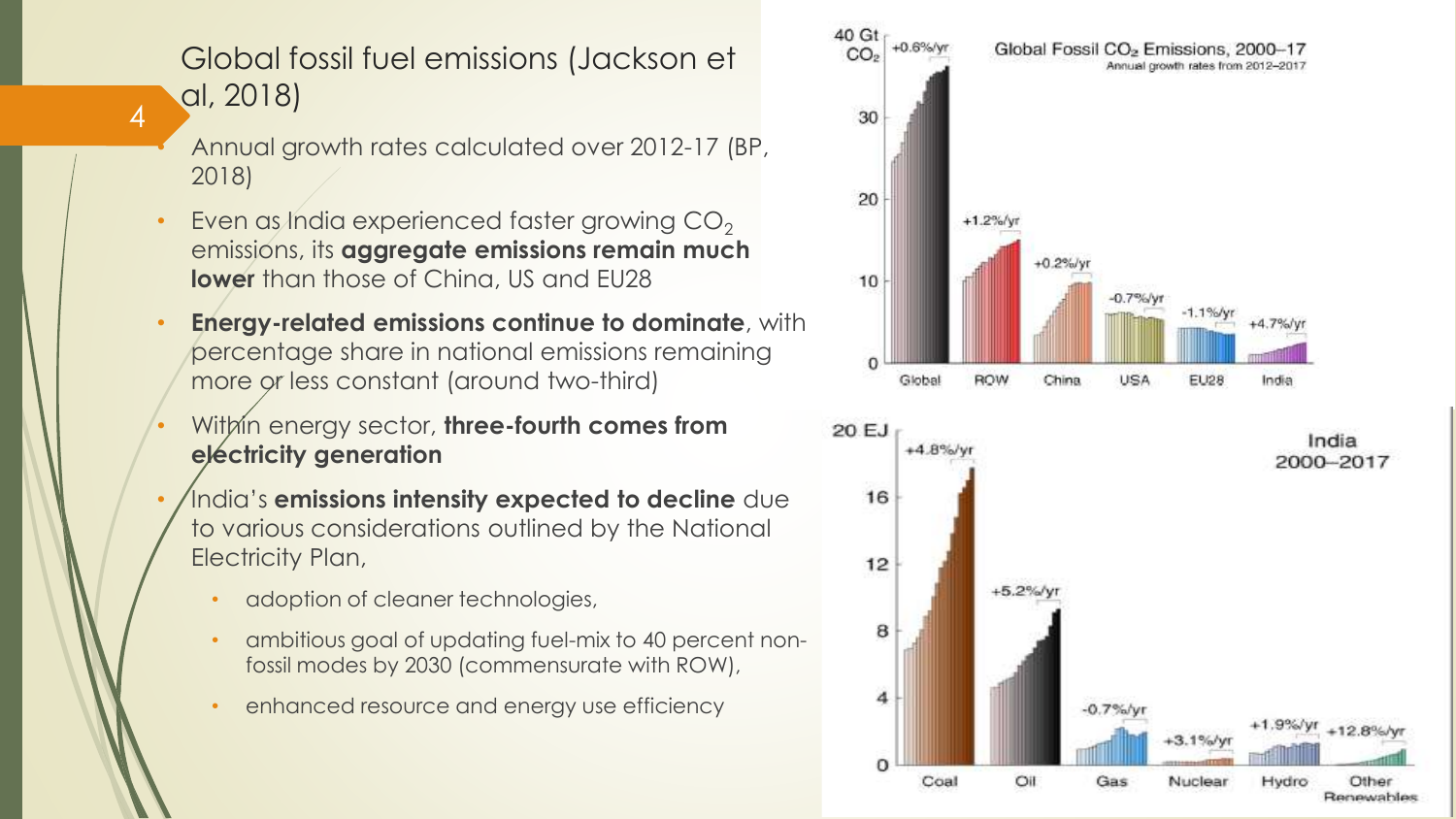#### India's energy and  $CO<sub>2</sub>$  per capita versus the world (Jackson et al., 2018)

- 5
- Notwithstanding India's higher growth, energy use and CO<sub>2</sub> emissions per capita statistics point towards **cross-country inequities**.
- Energy use in **US ten-fold higher per capita** than in India (where hundreds of millions of people still lack access to reliable electricity and clean fuels). It is **five times higher in EU** than in India. India's energy use and  $CO<sub>2</sub>$  emissions per capita also much lower than world average.
- **India generally more efficient in aggregate energy use** than several other countries, and also world as a whole, but some scope for improvement remains.
- **Four-fifths of industrial GHG emissions from coal** consumption. India committed to **reducing emission intensity of gross domestic product (GDP)** by 33-35 per cent by 2030 from 2005 level .

• Schemes like **Perform, Achieve and Trade (PAT)**— MBIs designed to reduce energy consumption in energy-intensive industries by allowing trade in ECerts.



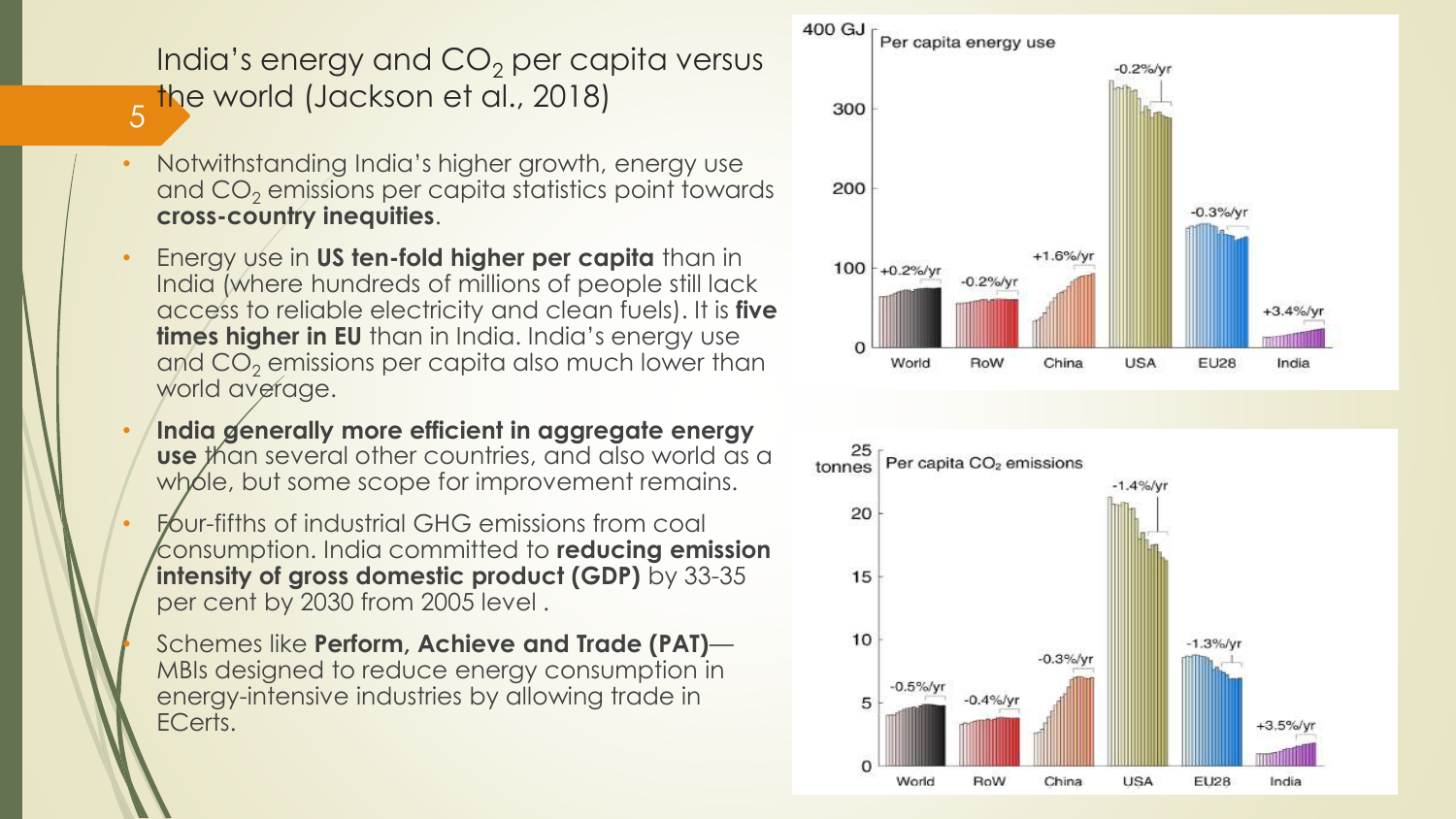### Going forward…

- India's climate policy and development policies are going to be shaped by three interlinked documents: **the Paris Agreement, the SDGs agenda and the Indian NDC submitted UNFCCC** (RIS/ UN, 2016) .
- All three affect India's national ambitions to grow infrastructure, ensure sustainable development and maintain economic growth.
- The **National Action Plan on Climate Change** comprises eight sub-missions mitigation options, such as clean energy and energy efficiency, and adaptation in agriculture and other sectors -- have permitted a **focused approach** to deal with climate change impacts and India's response strategy towards **international dialogues**.
- Accordingly, significant strides made in this regard:
	- As of March 2018, 69 GW of grid connected **renewable power** (largely wind and solar) installed – goal of 175 GW by 2022.
	- **National Clean Energy Fund (NCEF)** put in place in 2010 to finance clean energy initiatives (decentralized and grid connected renewables) and R&D for clean energy. Coal cess raised; Standard & Labeling Program; PAT; ECBC.
	- **As of January 2015, 90 per cent of companies on track in meeting their PAT scheme targets** on account of investments in new energy saving technologies, resulting in about US\$ 5 billion saved in oil imports and electricity savings of that equivalent to the output of 5 coal-fired power plants.
	- Aggregate **energy intensity of Indian economy declined by 40 per cent between 1995 and 2015**; Likely gains between 2015-2040  $\approx$  30-40 per cent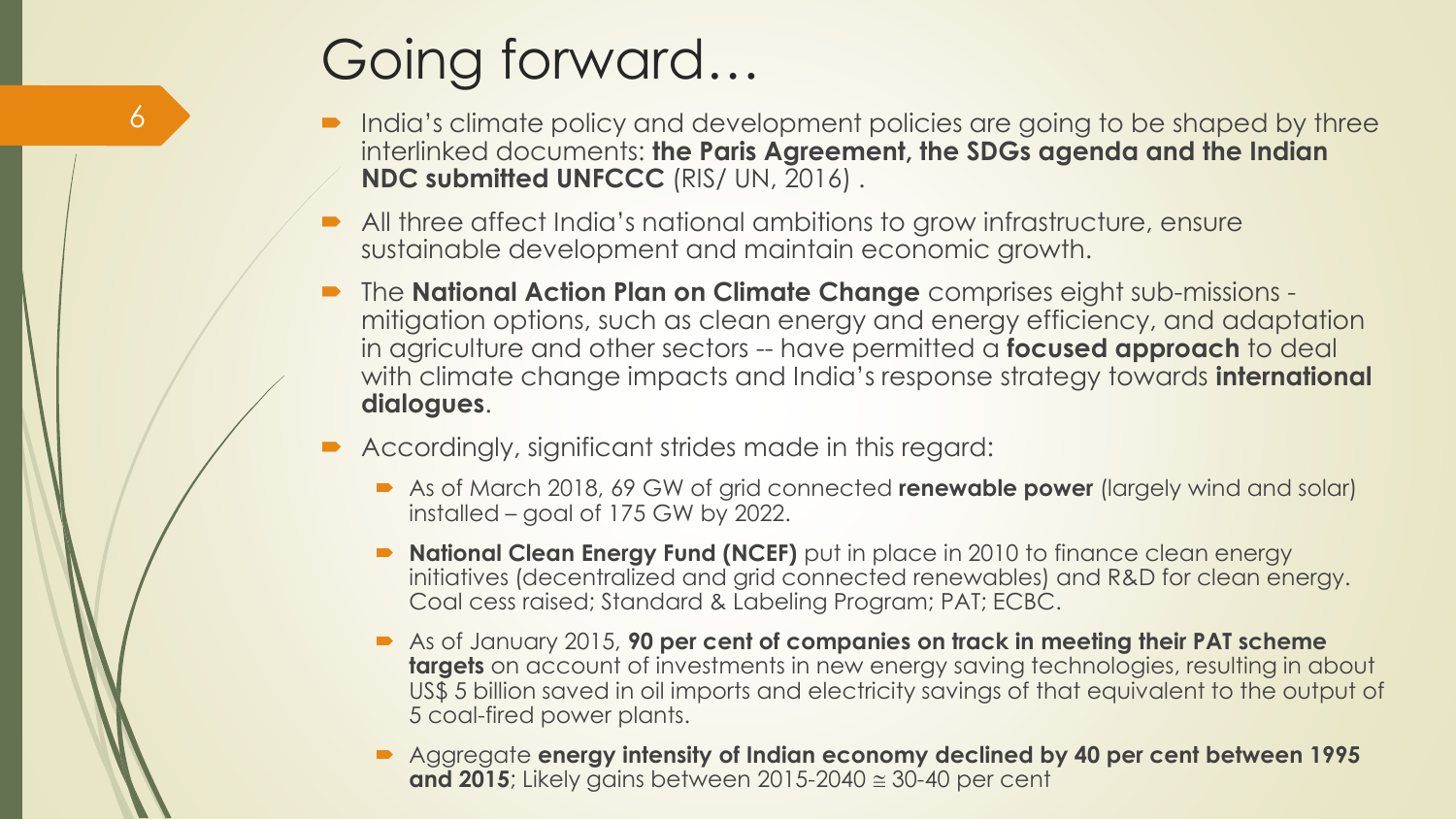## Climate change impacts on livelihoods in India (1) (Mani et al./WB, 2018)

- Mani et al/ WB, 2018 have analyzed impact of temperature and precipitation variations on India's **livelihoods** at district level.
- Climate change already a grave concern for Indian economy
	- **Temperatures risen considerably and precipitation become less certain.**
	- These changes will have an adverse implication on living standards in India.
- By 2050, annual average temperatures in India expected to rise by
	- 1<sup>o</sup>C to 2<sup>o</sup>C under climate-sensitive scenario representative concentration pathway (RCP) 4.5, represents a future where some collective action taken to limit greenhouse gas emissions;
	- 1.5°C to 3°C under carbon-intensive scenario RCP 8.5, -- projects a future in which no actions are taken to reduce emissions
- Increasing average temperatures and changes in seasonal rainfall patterns having
	- Adverse impact on **agricultural productivity**

- **Perturbations and anomalies in hydrological cycle**
- Low-lying coastal areas at risk from **sea-level rise** and tropical storms
- **Mountainous areas at risk** due to changes in snow cover, glacial melt, and frequency of natural disasters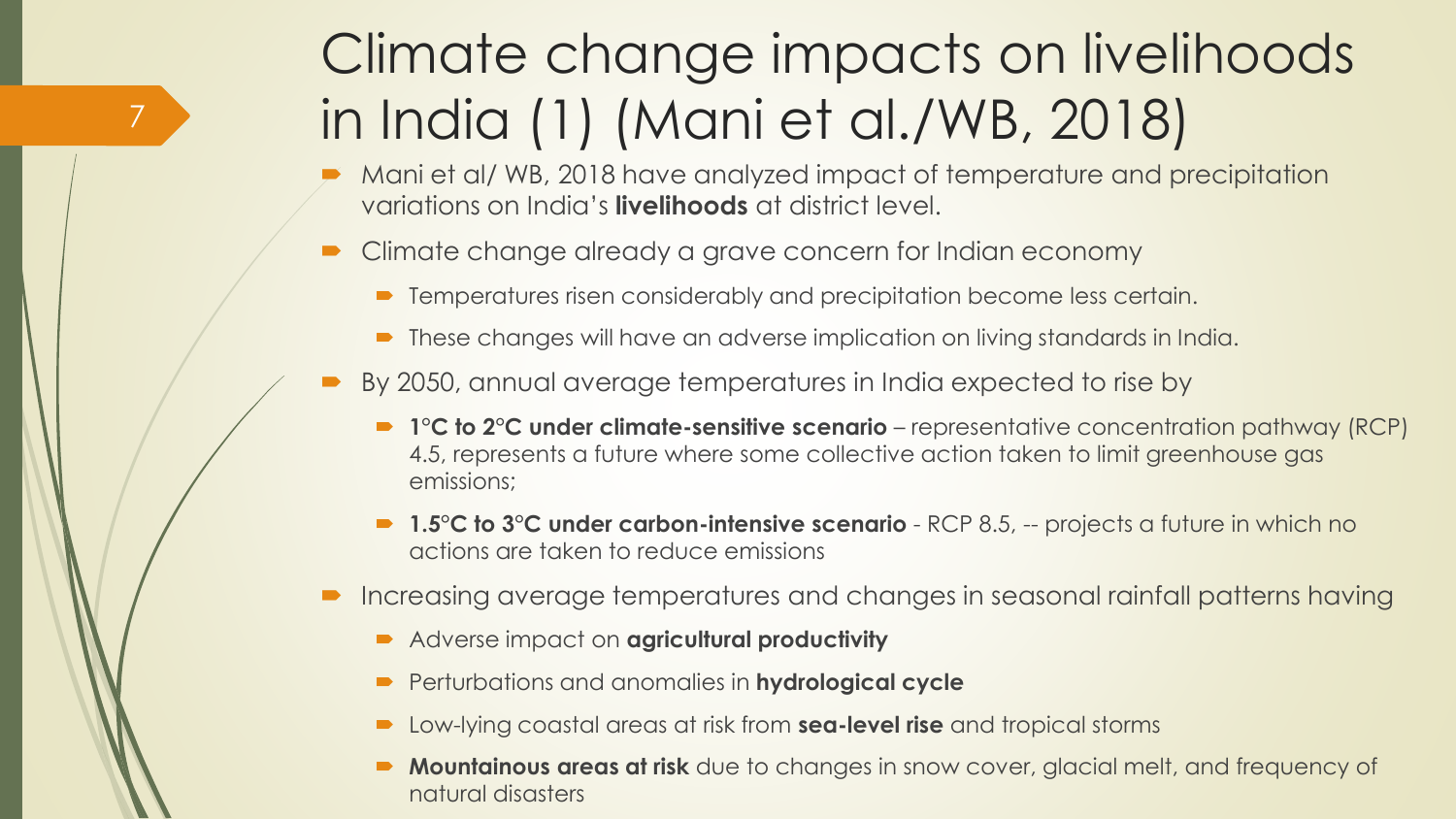## Livelihood impacts(2)(Mani et al./WB, 2018)

- Impact of climate change on living standards captured by establishing an empirical relationship between consumption expenditure (indicator of living standards) and climate, controlling for household, district, and geospatial features (World Bank, 2018).
- In the aggregate, found that projected changes in average temperature and precipitation **negatively impact** on living standards.
	- Under **climate-sensitive scenario**, the **change in living standards is -1.3 percent until 2030 and −2.0 per cent by 2050**, while that under **carbon-intensive scenario it is -1.5 per cent and −2.8 per cent**.
	- Around **600 million people in India today live in locations** that could become **moderate or severe hotspots** by 2050 in case of the carbon-intensive scenario  $\approx$  50 percent of the country's population.
	- Change in living standards for this 600 million people could be as high as –5.6 per cent to –9.8 per cent
	- **These households also more likely rely on <b>agriculture** as their main livelihood occupation
- Averting these adverse effects would have to rely on significant developmental measures such as educational attainment, lowering water stress, and improving work opportunities in non-agricultural sector.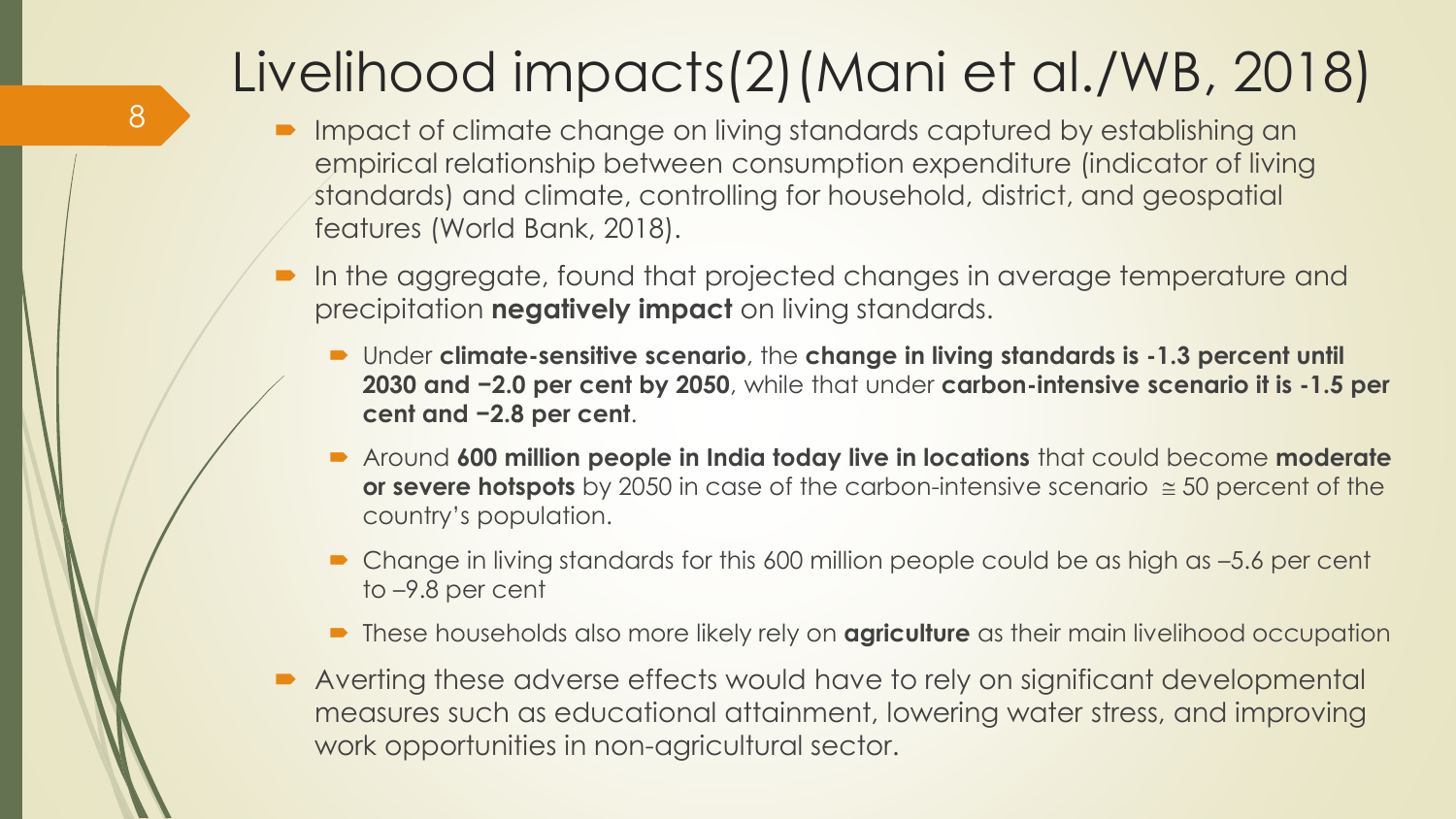#### Gendered socio-economic impacts of climate change (1) (Sorensen et al., 2018)

**Increasing frequency** of extreme heat events and rising average temperatures

- Disproportionate heat-related morbidity and mortality; adverse reproductive outcomes;
- Poor access to healthcare; lack of communication and awareness of women's vulnerabilities to heat among decision makers and healthcare personnel.
- **Poor air quality** from combustion of fossil fuels; increased ground-level O<sub>3</sub> from elevated temperatures
	- Respiratory and cardiovascular disease; adverse reproductive outcomes;
	- Women experience greater deposition of inhaled particles in lungs; higher prevalence of anemia, women are more sensitive to toxicological exposure;
	- **Traditional indoor cookstoves using biomass produce carbon monoxide,** hydrocarbons, and particulate matter; women spend more time in homes and disproportionately affected.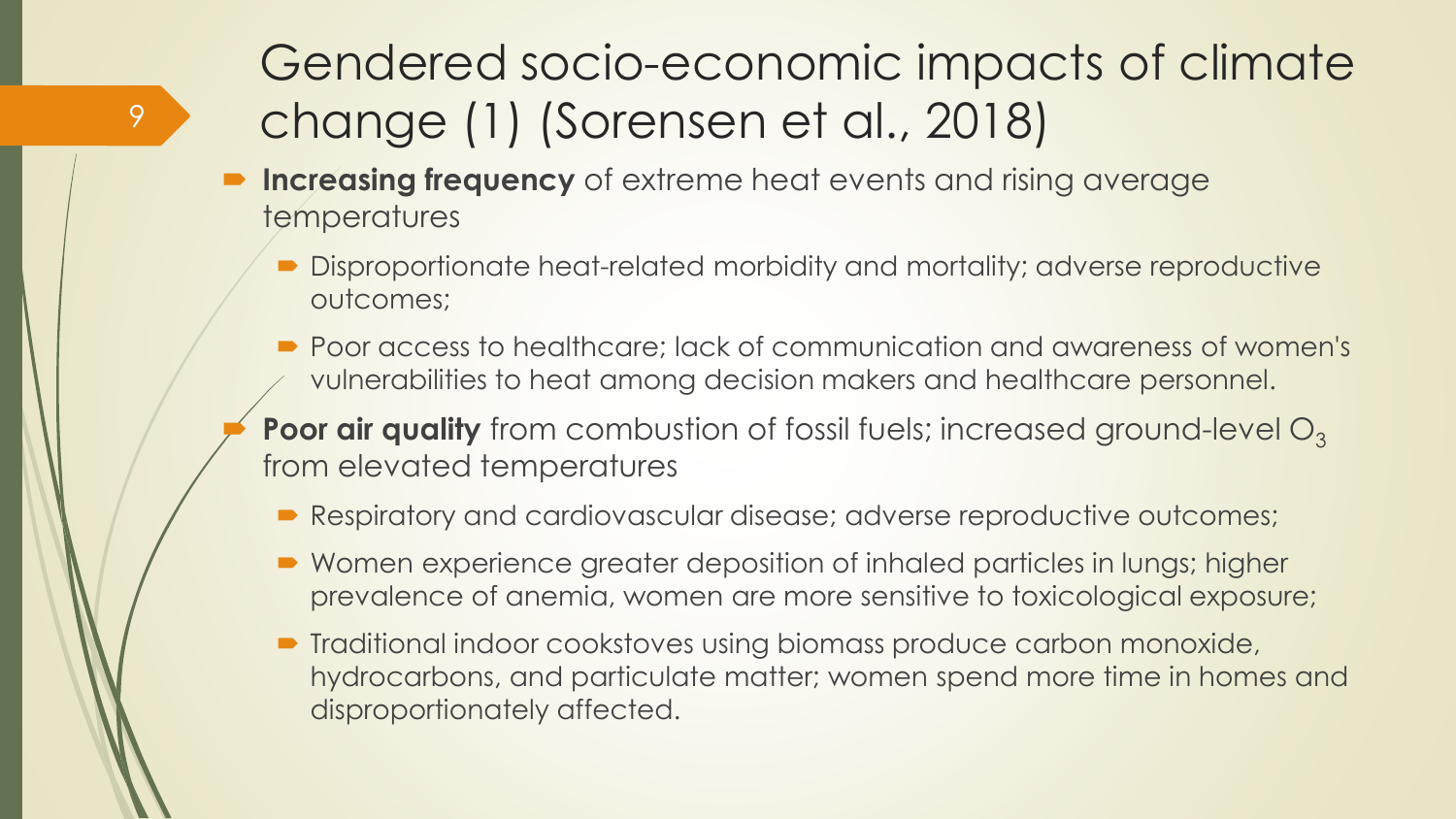#### Gendered socio-economic impacts…(2)

- Increasing frequency of **climate-related disasters**, including hurricanes, flooding, and wildfires
	- Women suffer disproportionate mortality during natural disasters; female survivors suffer decreased life expectancy; women and girls at high risk of physical and sexual violence;
	- Women more likely to experience dietary deficiencies, leading to poor physical health and vulnerability to resource shortages post catastrophes;
	- With unequal access to basic social goods, mortality worsened when women have a lower socioeconomic status; women often homebound caring for children and elderly while waiting prior to evacuation; women suffer disproportionate job loss and stagnant personal economic recovery following disasters.
- Shifting rainfall and temperature patterns impair crop, livestock, and fishery yields, contributing to **food insecurity**
	- Women suffer higher rates of macro and micronutrient deficiencies;
	- Women are inherently sensitive to effects of food insecurity and resulting nutritional deficiencies;
	- Nutritional scarcity intensified by cultural practices that prioritize food provision to children and adult males; small proportion of female farmers are landowners, therefore, women suffer due to relative lack of control over farmlands and nutritional security.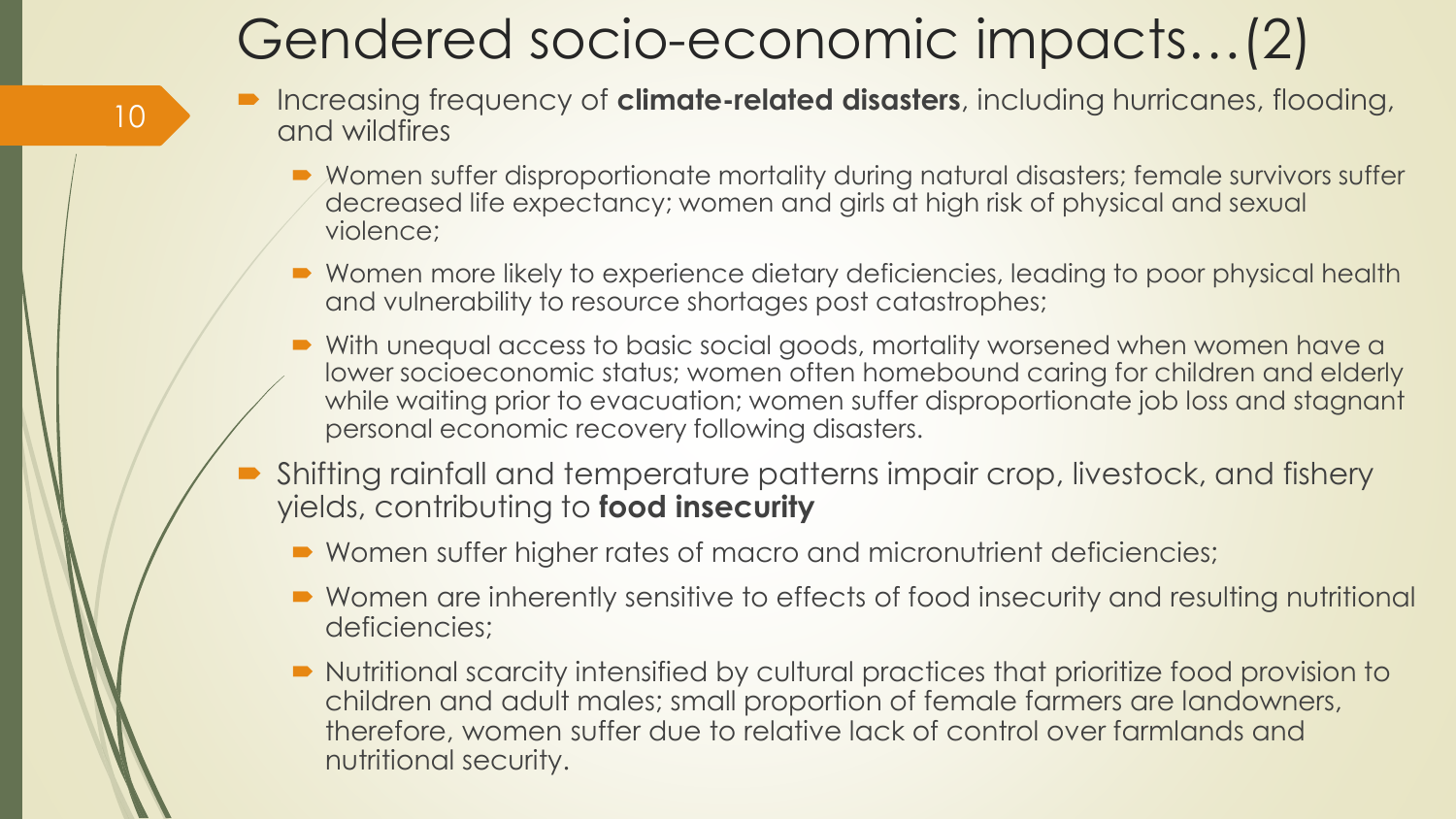#### Gendered socio-economic impacts…(3)

- Shifting rainfall and increased rates of evaporation lead to **water insecurity and risk of waterborne disease**
	- *Mater scarcity forces provision from biologically and toxicologically contaminated source, -*
		- bacterial, viral, and protozoan infections; traveling long distances to procure water increases exposure to heat; lack of access to water and sanitation creates unsafe conditions for women;
	- Traditionally, women have household role of providing water for family; water scarcity equates to more time spent harvesting water and less time spent on other activities of livelihood such as economic gain; in some regions, carrying water may use up to 85% of a woman's daily energy intake.
- Climate-induced environmental change drives **human migration**

- Women more likely to undergo short-term migration, which is often excluded from migration analysis;
- Lack of basic sanitation and health services compound health issues for refugees and migrant women;
- Low education a risk factor for migration, and globally, women suffer disproportionately from lack of education; women have fewer employment opportunities and, therefore, unable to migrate into economically viable and less environmentally vulnerable regions, thus become "trapped"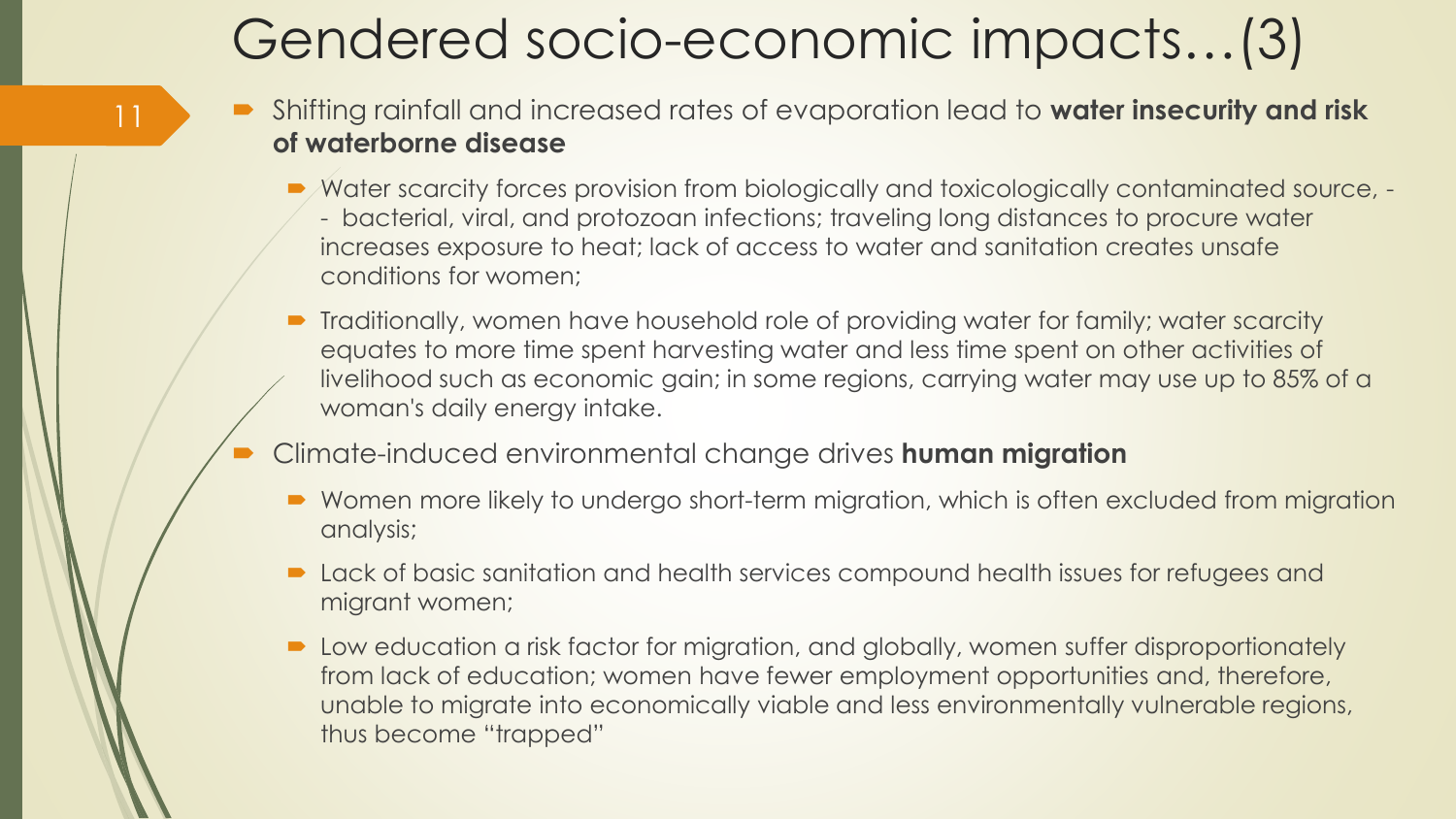### Reconciling environment & development goals within SDG paradigm

- **Concerns of livelihoods vulnerability** linked to following additional SDGs
	- **Goal 1:** Poverty; **Goal 2:** Food security, nutrition and sustainable agriculture; **Goal 3:** Health; **Goal 6:** Water and sanitation; **Goal 7:** Energy access; **Goal 8:** Economic growth and employment; **Goal 11:**  Sustainability.
- Concerns of **gender-differentiated socio-economic impacts** having strong linkages with
	- **Goal 1:** Poverty; **Goal 2:** Food security, nutrition and sustainable agriculture; **Goal 3:** Health; **Goal 4:** Quality education and learning opportunities; **Goal 5:** Gender equality; **Goal 6:** Water and sanitation; **Goal 7:** Energy access; **Goal 8:** Economic growth and employment; **Goal 11:** Sustainability**.**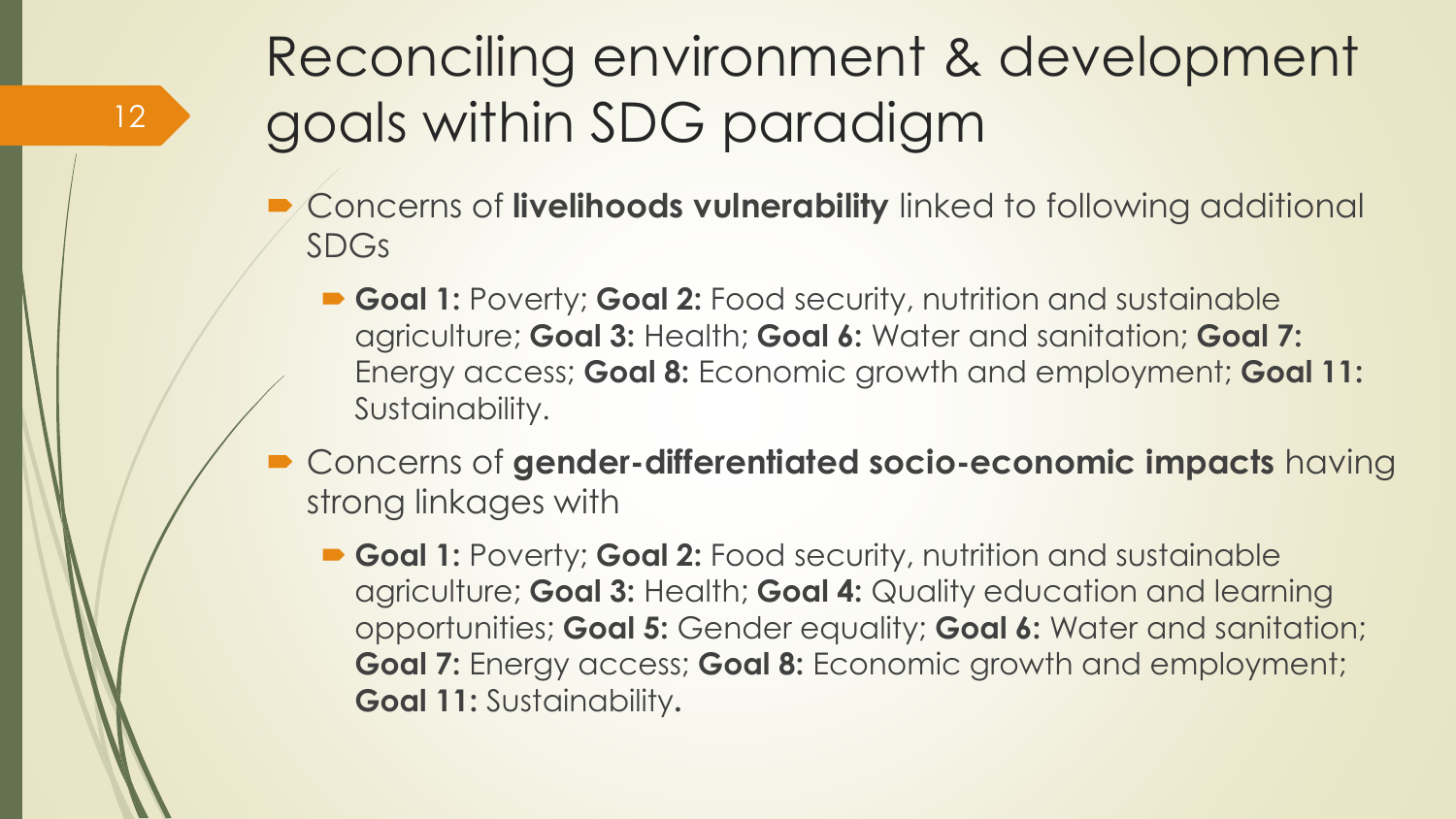- Mainstreaming livelihood and gender differentiated socio-economic impacts in mitigation and adaptation policies;
- Integrated analysis of complementarities and trade-offs across different SDGs – concerns of energy poverty, education, health etc. loom large;
- **IDED** Identifying financial needs and financial gaps, and asserting these in climate negotiations – concerns of additionality – distinction between climate finance and development finance.